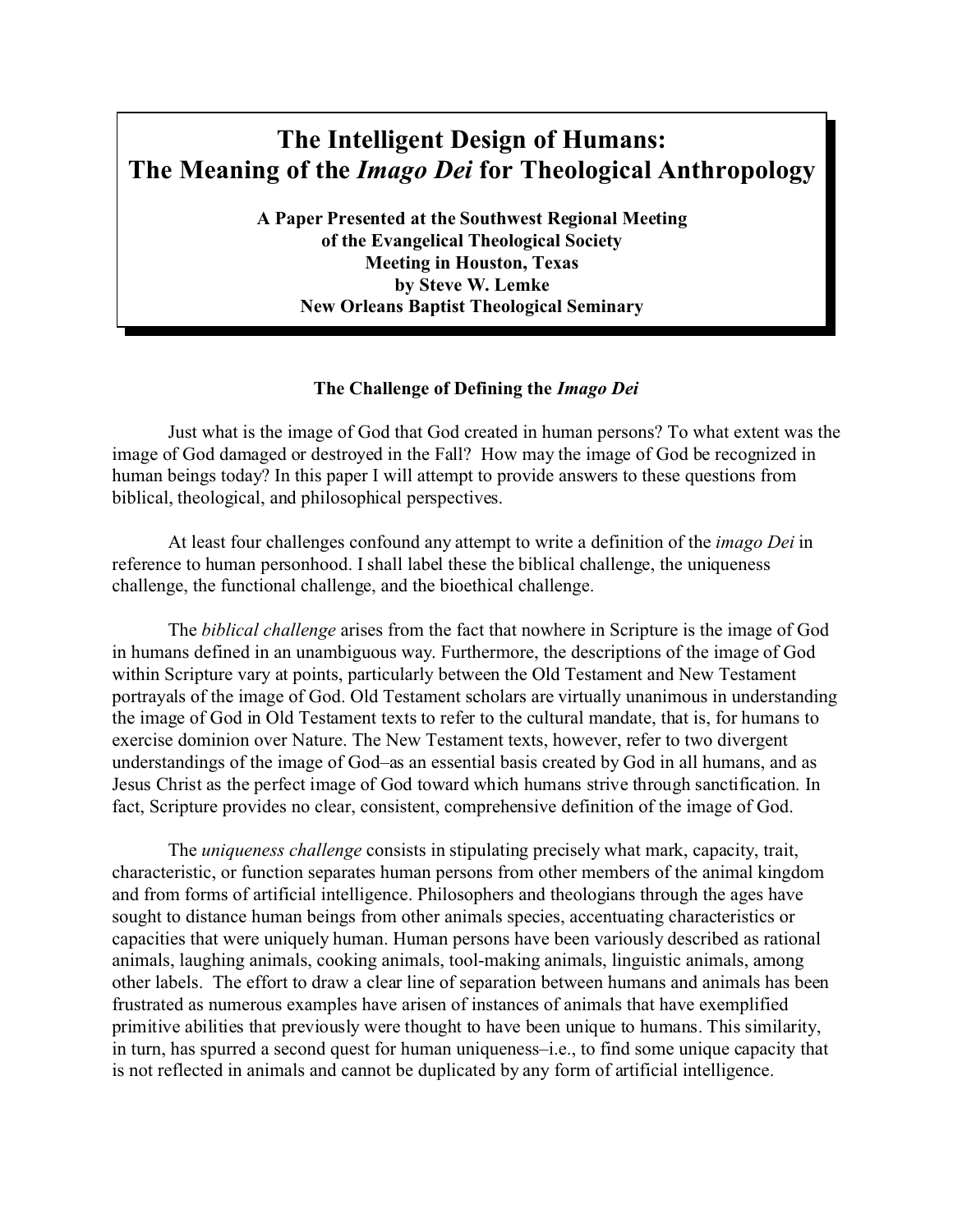The *functional challenge* relates to the limitations of defining personhood according to a particular set of capacities, abilities, or functions. The irony of raising the bar high for a definition of the image of God in separating humans from animals and artificial intelligence is that it can inadvertently disqualify large groups that we would normally take to be human persons. If rationality and relational skills are defined as irreducible marks of humanness, for example, fetuses, Alzheimer's patients, and persons with profound mental illness may not measure up to the mark.

The *bioethical challenge is* to achieve a definition of the image of God in human persons that is observable–that is, one that could be utilized in making decisions regarding bioethics. It is one thing to say that human persons bear the image of God; it is another thing to stipulate how one might recognize this *imago Dei* when one sees it. And yet such an empirical definition is essential to determine ethical issues such as the beginning of human personhood (abortion) and the end of personhood (euthanasia). New procedures in addressing infertility, such as *in vitro* fertilization, the GIFT procedure, and cloning raise questions about the transmission of the image of God. Biomedical research has raised issues about how partial replacement of body parts through organ transplants and stem cell research impact personhood. The progress of science in genetics has opened up a whole spectrum of interconnected issues such as genetic engineering, cloning, and chimeras. In order to address these bioethical issues, it is not enough to insist that human persons bear the mark of the *imago Dei* if there is no observable capacity or function by which such a mark could be discerned.

In attempting to address these challenges, the biblical material will be summarized, as well as theological interpretations arising from the text of Scripture. Based on these theological and biblical perspectives, I will propose a definition which attempts to avoid these biblical, uniqueness, functional, and bioethical challenges.

## **Biblical and Theological Approaches to Defining the** *Imago Dei*

The biblical material on the image of God is ambiguous, although it does provide ideas about the identity of the image of God. The Hebrew words *tselem* ("image") and *demuth* ("likeness") are the words used in the Old Testament to describe the image and likeness of God. The etymology of *tselem* is ambiguous; but if it comes from an Arabic root word meaning "to cut," it could suggest the idea of "a cutting" or, more popularly, "a chip off the old block." The etymology of *demuth* is more straightforward, meaning "resemblance" or "likeness."<sup>1</sup> Although some follow Irenaeus in drawing a distinction between "image" and "likeness," the majority view is that these terms are used synonymously as an expression of the device of synonymous

<sup>&</sup>lt;sup>1</sup>Gordon J. Wenham, *Genesis 1-15*, Word Biblical Commentary, 52 vols., ed. David A. Hubbard, Glenn W. Barker, and John D. W. Watts (Waco: Word, 1987), 1:29.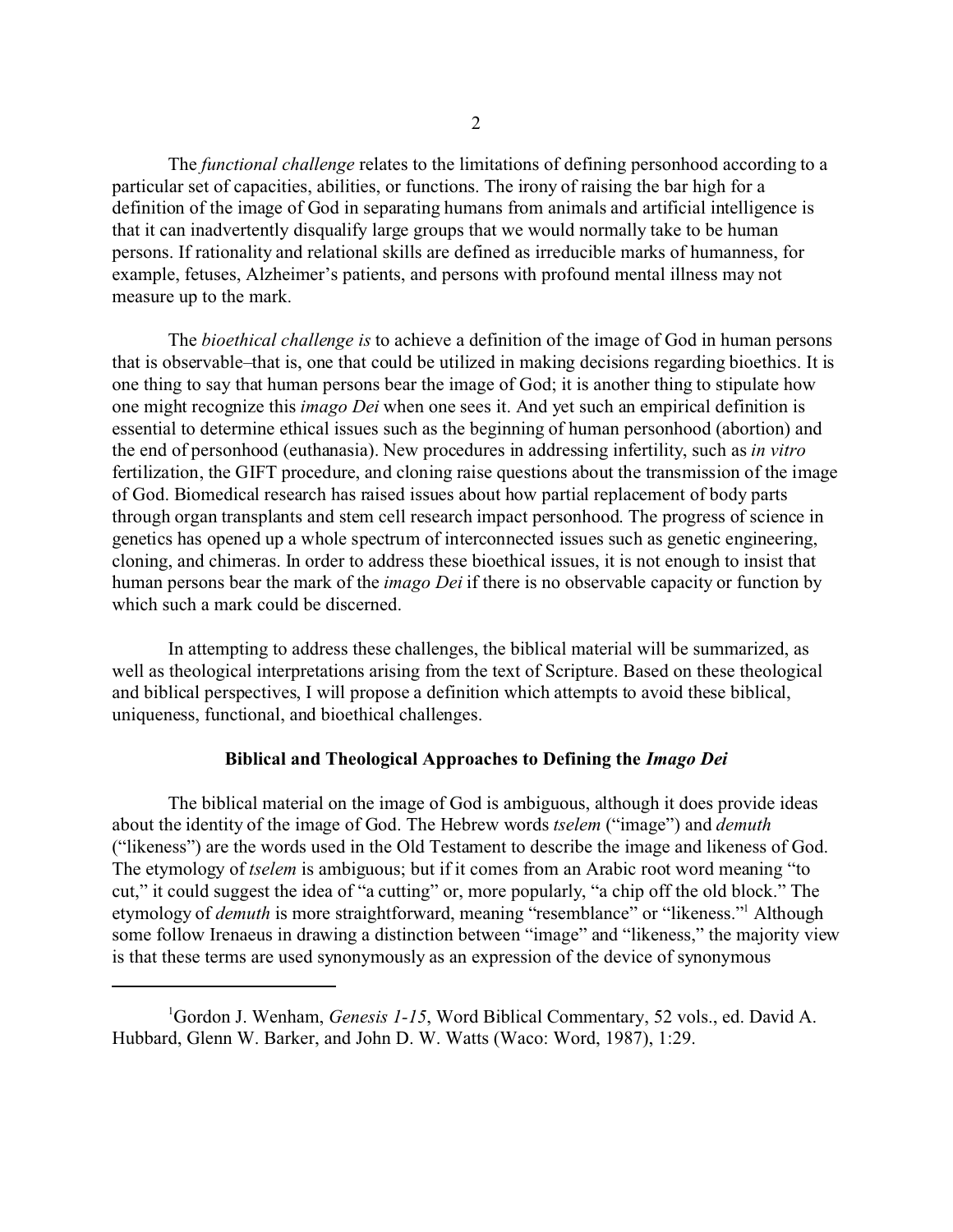parallelism in Hebrew poetry.<sup>2</sup> In the Septuagint and the New Testament, the word "image" is rendered by the Greek word *eikon*, and "likeness" with *homoiosi*s.<sup>3</sup>

Based on the affirmations in Gen. 1:26-28 and Ps. 8:5-8, Old Testament scholars are nearly unanimous in interpreting the image of God to be expressed in human dominion over Nature. Just as human kings placed their images or statues around their kingdoms to remind their subjects of the king's dominion, God has made human His vice-regents or ambassadors to represent Him on earth. In this "royal interpretation" of the image of God, humans are appointed and authorized by God to serve as His visible agents or representatives on earth, ruling and administering the created world and its inhabitants.<sup>4</sup>

The New Testament, however, presents two very different perspectives on the image of God. N. W. Porteous describes the New Testament perspective on the image of God as a "sea change" from the Old Testament perspective.<sup>5</sup> Several of these New Testament texts echo the creation language of Genesis 1 in affirming that humans are or have the image of God created within their essence (1 Cor. 11:7, Jas. 3:9). However, other New Testament texts portray the image of God as being represented perfectly in Jesus Christ, who is the target for humans to work toward to achieve full and complete humanity (2 Cor. 3:13, Rom. 8:29, Col. 3:10). In these texts, the image of God must be "transformed" or "renewed" to come into alignment with Christ, the perfect image of God.<sup>6</sup> Porteous underscores (and possibly overstates) this distinction between the Old and New Testament perspectives on the image of God by asserting that apart from two

2 Ibid., 1:29-32; James Leo Garrett, *Systematic Theology: Biblical, Historical, and Evangelical*, 2 vols. (Grand Rapids: Eerdmans, 1990), 1:393; Millard J. Erickson, *Christian Theology,* 3 vols. in 1 vol. (Grand Rapids: Baker, 1987), 500-501.

<sup>3</sup>Garrett, 1:393-394.

4 J. Richard Middleton, *The Liberating Image: The Imago Dei in Genesis 1* (Grand Rapids: Brazos Press, 2005), 25-29. Gerhard von Rad is usually associated with this interpretation. See Gerhard von Rad, *Genesis: A Commentary*, rev. ed., trans. John H. Marks (Philadelphia: Westminster, 1972), 60 ff.; and *Theological Dictionary of the New Testament*, s.v. "*eikon*," by Gerhard von Rad, et al., ed. Gerhard Kittel, trans. Geoffrey W. Bromiley (Grand Rapids: Eerdmans, 1964), 2:381-397.

<sup>5</sup>*The Interpreter's Dictionary of the Bible*, s.v. "Image of God," by N. W. Porteous, ed. George Arthur Buttrick, 4 vols. (Nashville: Abingdon, 1962), 2:682.

<sup>6</sup>For more commentary on these texts, see Garrett, 1:392-394; and Anthony A. Hoekema, *Created in God's Image* (Grand Rapids: Eerdmans/Paternoster, 1986), 11-32.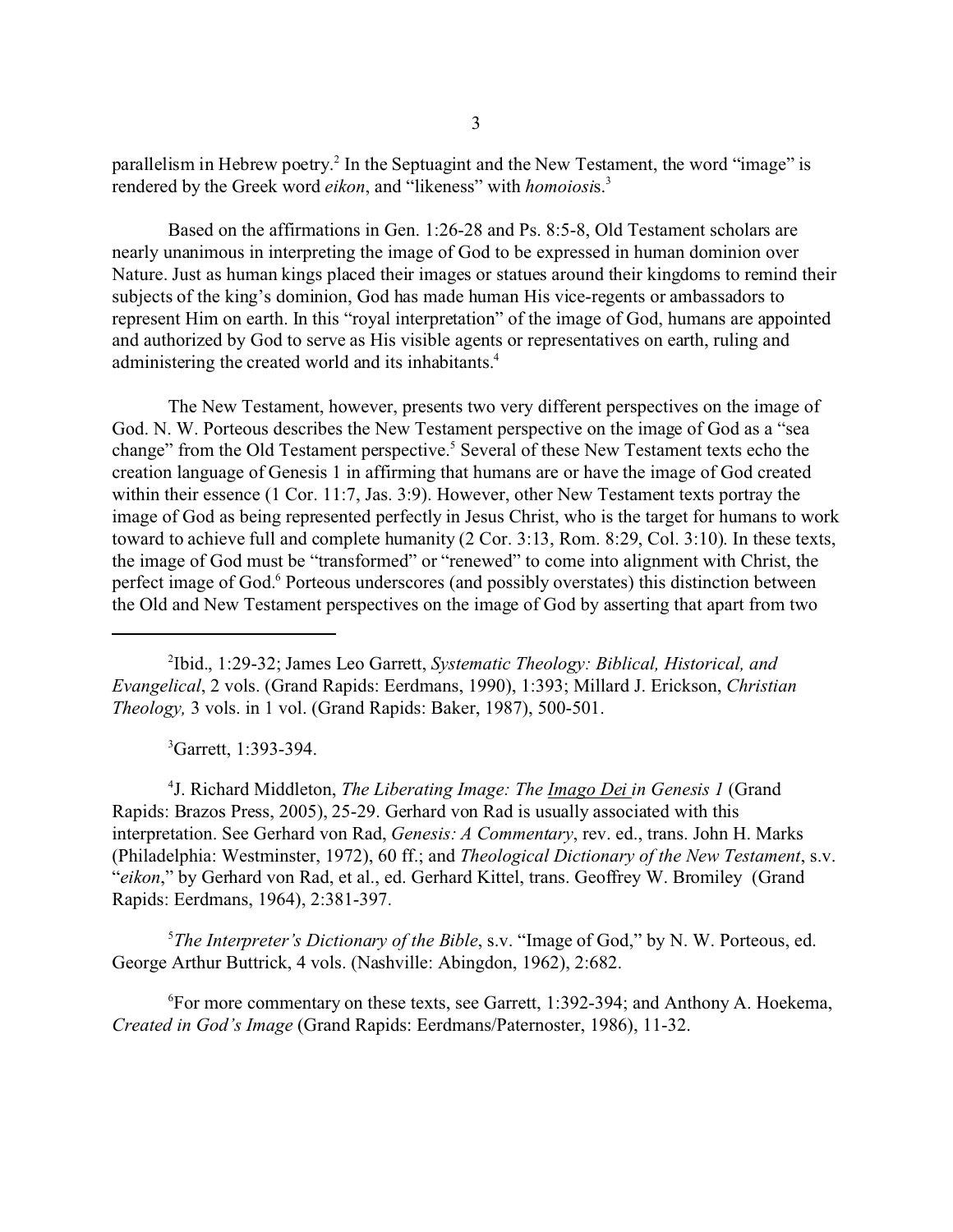exceptions, the image of God in the New Testament "does not belong to man. It is identified with Christ, image now being the perfect reflection of the prototype."<sup>7</sup>

So, what can be discerned from the scriptural content that addresses the image of God? While the biblical meaning of the image of God must be foundational to any proper understanding of the *imago Dei*, this diversity of possible interpretations within Scripture does not provide a definitive understanding of the precise meaning of the image of God. As Carl F. H. Henry puts it, "The Bible does not define for us the precise content of the original *imago*."<sup>8</sup> G. C. Berkouwer affirms that Genesis 1 provides us "with no explanation given as to exactly what this likeness consists of or implies." Or, as Charles Lee Feinberg expresses or perhaps overstates this biblical dilemma, "After all, what is the image of God? The biblical data furnish no systematic theory of the subject, no clue as to what is implied."<sup>10</sup> However, this is not to say that we are left as agnostics about the biblical meaning of the image of God. As Carl F. H. Henry words it, the presence of diverse meanings of the *imago* suggested in Scripture provide "no ground for viewing the *imago* as having only a vague and indefinite content before the Fall."<sup>11</sup> The hermeneutical and theological task is to weave these scriptural images into a consistent and coherent whole.<sup>12</sup> Millard Erickson describes the task of developing a clear understanding of the *imago Dei* in this way: "The existence of a wide diversity of interpretations is an indication that there are no direct statements in Scripture to resolve the issue. Our conclusions, then, must

<sup>7</sup>Porteous, 1:682.

<sup>8</sup>Carl F. H. Henry, *God, Revelation, and Authority*, 6 vols., *God Who Speaks and Shows*, vol. 2. (Waco: Word, 1976), 2:125.

<sup>9</sup>G. C. Berkouwer, *Man: The Image of God*, trans. Dirk W. Jellema (Grand Rapids: Eerdmans, 1962), 69.

10Charles Lee Feinberg, "The Image of God," *Bibliotheca Sacra* 129, no. 515 (July-September 1972), 238.

 $11$ Henry, 2:125. While professing to be a critical realist in interpretation, Middleton appears to concede too much to postmodernity at this point when he affirms, "But the dialogical character of interpretation further suggests that the text does not have one fixed, legitimate true meaning, waiting passively to be discovered. Indeed, the meaning of a text does not strictly speaking reside within the text at all, but is always a product of an encounter between the text and an interpreter or community of interpreters." Middleton, 38.

<sup>12</sup>Werner Lemke, a renowned Old Testament scholar, has urged his fellow biblical studies specialists "to become more conversant with theological perspectives and be willing to move beyond merely antiquarian concerns" in order to address issues such as the *imago Dei*. See Werner E. Lemke, "Theology (Old Testament)," in *The Anchor Bible Dictionary*, ed. David Freedman (New York: Doubleday, 1992), 6:455.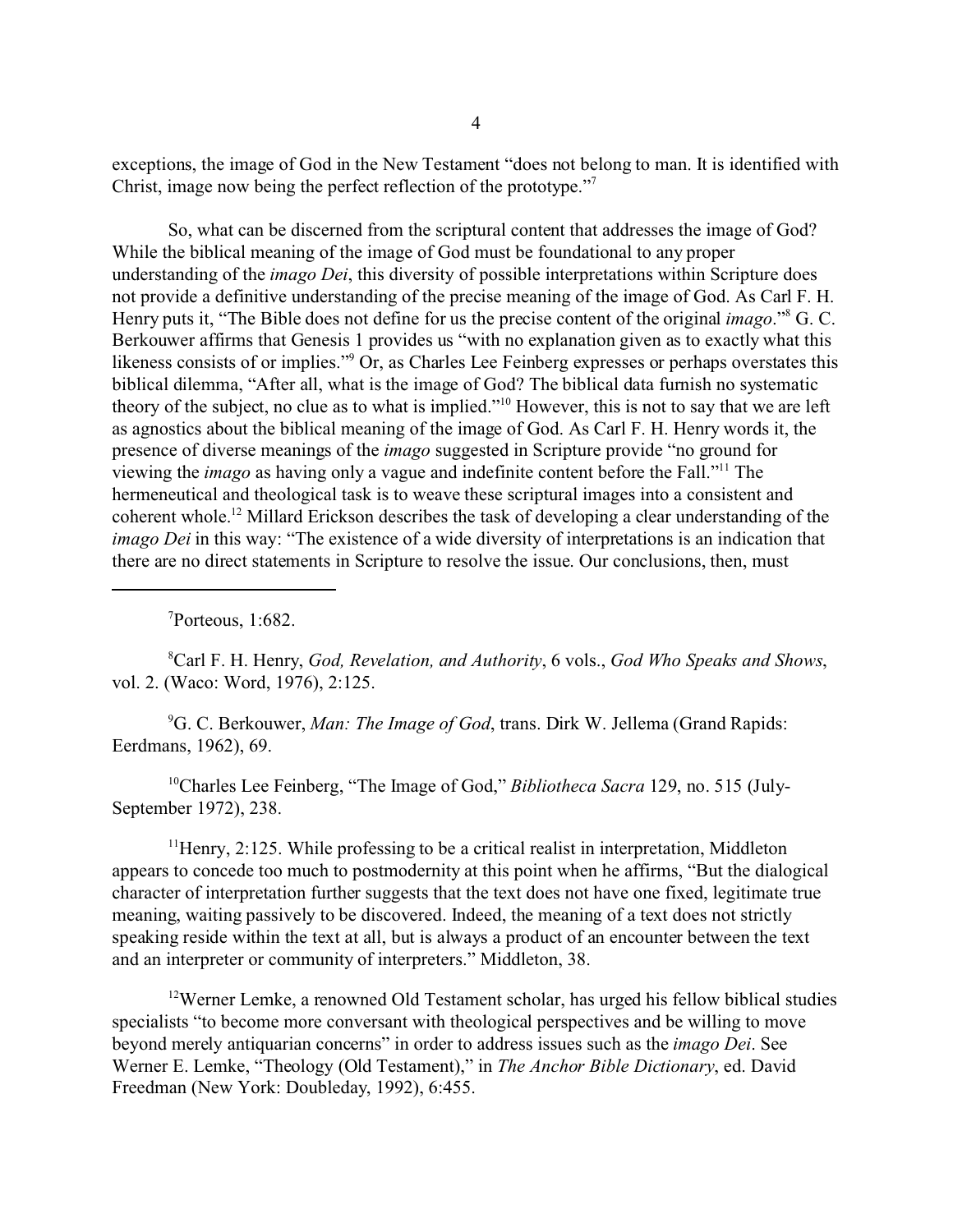necessarily be reasonable inferences drawn from what little the Bible does have to say on the subject."<sup>13</sup>

Biblical scholars and theologians have developed construals of the image of God based upon just such inferences from Scripture as Erickson described. Erickson categorizes theological definitions of the image of God in three categories–substantive, functional, and relational definitions.<sup>14</sup> *Substantialist* definitions, which are the most dominant in Christian theology, define the image of God as some essential characteristic or quality at the essence of human existence which reflects the divine nature in some way. In this view, the image of God is what humans *are*, because God created these innate or inherent characteristics within humankind. Erickson himself proposes a substantive or structural view in which the image of God is reflected in several composite elements. Other recent advocates of this position include J. P. Moreland and Scott B. Rae, who identify their view as "substance dualism." They define the image of God/personhood in substantialist terms (following Boethius) as "immaterial substances with a rational nature."<sup>15</sup> *Functionalist* definitions understand the image of God to be reflected in humankind fulfilling the cultural mandate of Gen. 1:26-28 and Ps. 8:5-6 to exercise dominion over all the created world. In this view, then, the image of God is something that humans *do* or *have*. Humans are authorized by God to serve as His visible representatives on earth. Calvinists in the tradition of Abraham Kuyper and/or Christian Theonomists and Christian Reconstructionists are among the advocates of this position.<sup>16</sup> *Relationalist* definitions were made popular by neo-orthodox theologians such as Emil Brunner and Karl Barth. They define the image of God not by any structural quality or essence that humans are or possess, but precisely as humans being in relationship with God and other persons. Barth particularly emphasizes the image of God as it was expressed in the male-female relationship. It is in the I-Thou relationship with God and others, and in mirroring the perfect image of God as expressed in Jesus Christ, that we attain our full humanity. Even in rebellion against God, as humans we still reflect the image of God because we are accountable and answerable to God.

Although the functionalist and relationalist perspectives on the *imago Dei* are at least partially correct and faithful to the biblical witness, these approaches are not comprehensive enough to account adequately for all the biblical content relevant to the image of God. In particular, *functionalist* definitions have the following weaknesses:

 ${}^{13}$ Erickson, 512-513.

 $14$ Ibid., 498-512.

<sup>15</sup>J. P. Moreland and Scott B. Rae, *Body and Soul: Human Nature and the Crisis in Ethics* (Downers Grove: InterVarsity, 2000), 157.

<sup>16</sup>Middleton, 34-35.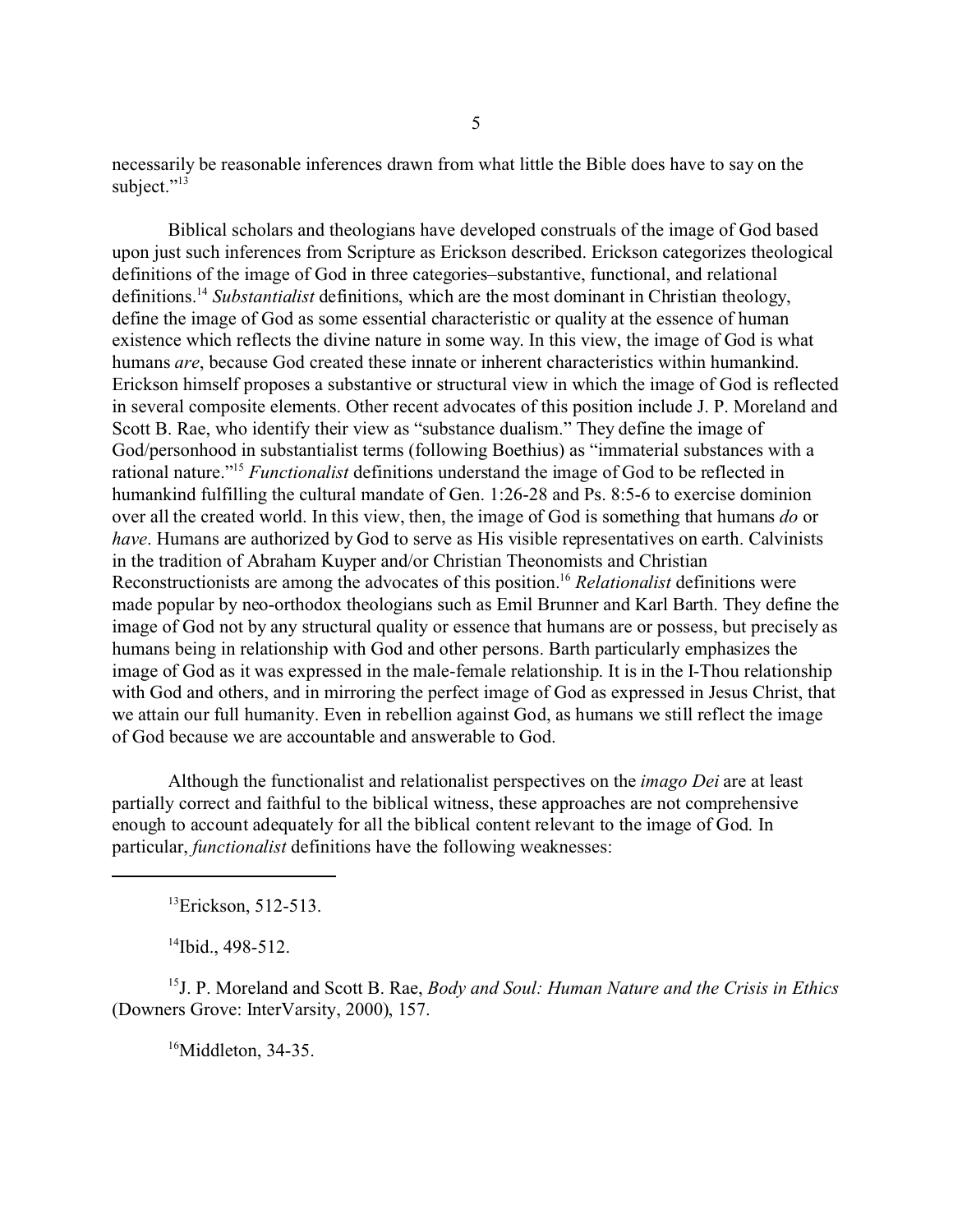- Function presupposes substance. The ability to function as God's vice-regents presupposes that God has created humans with inalienable traits in our essence or constitution which enable us to function in this way. Therefore, an essentialist definition of the image of God is more foundational than the cultural mandate.
- The royal mandate is a consequence of the image of God, not the *imago Dei* itself. The image of God is described in Gen. 1:26-27 before the statement of the royal mandate. Therefore, it would appear that the royal mandate flows from humans being created in the image of God.
- The connection of Genesis 1 and Psalm 8 is possible, but not necessary. Since Psalm 8 does not utilize the terms "image" or "likeness," the direct dependence on Genesis 1 is speculative.

*Relationalist* definitions of the image of God have another set of difficulties:

- Defining the image of God by relationships would seem to limit its universality. It is not clear how those who have no relationship with God (i.e., those in complete rebellion against God or ignorant of God) could reflect His image. This appears inconsistent with the biblical witness that all persons have the image of God innately within them.
- Relationship requires an ontological foundation. Without some essential content in two beings, there can be no relationship. A relationship must be a relationship between two substantial entities. The relationalist interpretations do not give adequate attention to this ontological foundation for relationships.

Essentialist definitions of the image of God would appear to avoid these objections. In addition, it would seem that a well-crafted essentialist definition of the image of God can avoid the biblical, uniqueness, and bioethical challenges previously described. Essentialist definitions address the *biblical challenge* by focusing on the scriptural content which describes the image of God as created within all humankind. In order to be faithful to Scripture, a distinction must be made between the *imago Dei* as it was created by God; the image of God as it was damaged through the Fall; the image of God as a target for Christian sanctification; and the image of God as perfection, exemplified in Jesus Christ. Anthony Hoekema describes these four moments or aspects of the image of God in Scripture as the *original image* (as created by God), the *perverted image* (as impacted by the Fall), the *renewed image* (as Christians strive to become more Christlike in the process of sanctification), and the *perfected image* (as Christians in glorification are aligned completely with the perfect image of God, Jesus Christ). Essentialist definitions refer primarily to the original image of God, which remains to some extent throughout all four of these stages.

Well-crafted essentialist definitions avoid the *uniqueness challenge* in that the image of God itself is precisely what separates humans from other animals and the rest of creation. The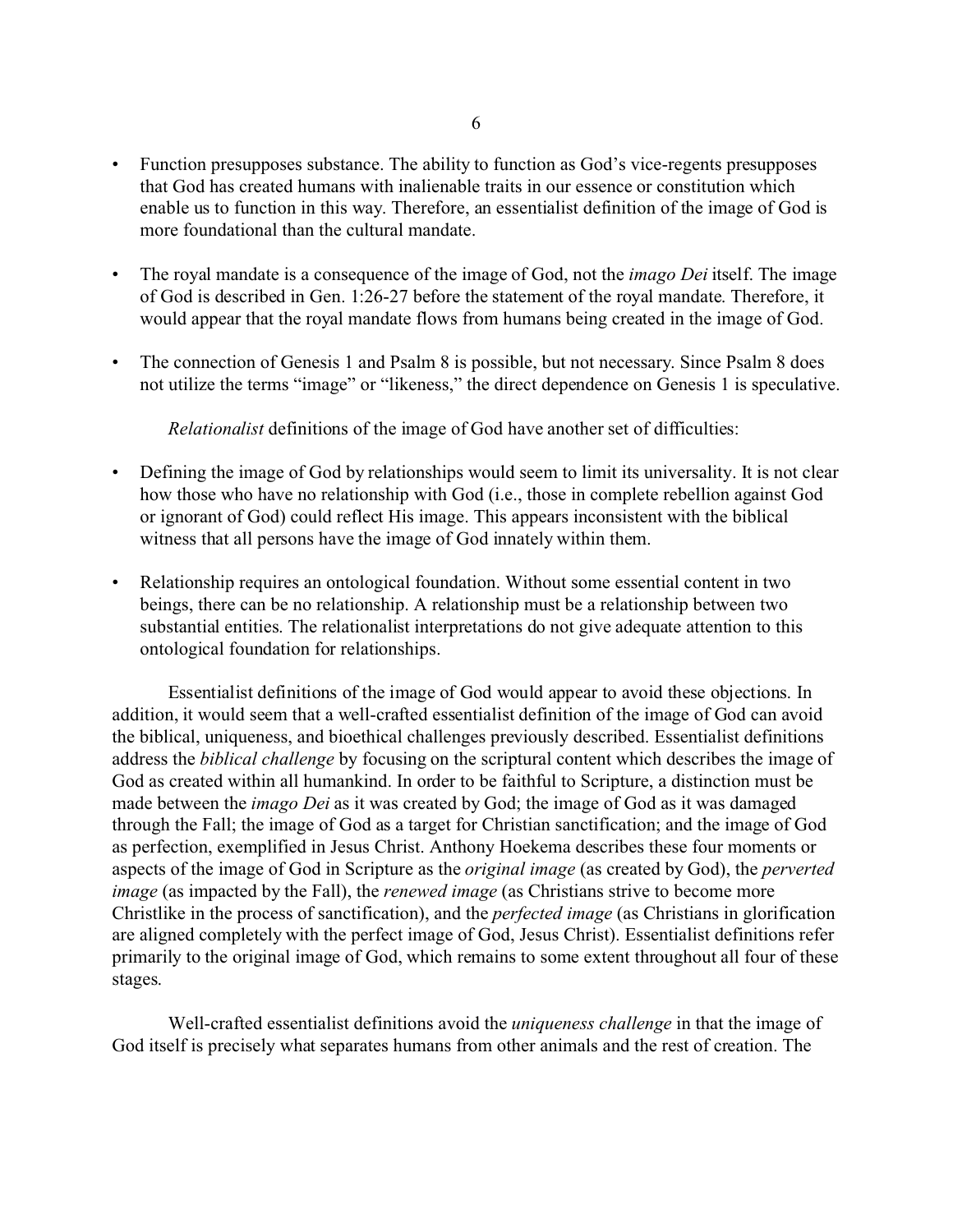image of God is uniquely given to human beings, unlike anything else in the animal kingdom.<sup>17</sup> While the other animals were created "after their own kind" (Gen. 1:21, 24-25), man and woman were created distinctively "in His own image" (Gen. 1:26-28). Humans are created a little lower than Elohim, crowned with glory and honor, and given dominion over all other creatures (Gen. 1:26-28; Ps. 8:5-6).

Regarding the *functionalist challenge*, essentialist definitions regard the image of God as being created by God in all human persons. All human persons (even unborn fetuses and mentally challenged adults) have these aspects within their essence, whether they are able to exercise them or not. A distinction must be made, therefore, between the *foundational* qualities created by God within our essence or constitution (primary qualities) and the *exercise* of these qualities in human existence (applied, exercised, secondary qualities).<sup>18</sup> For example, the aptitude or characteristic of communication is innate within all humans, but this is separable from learning a particular language or being unable to speak at all because of some physical defect or limitation. All human persons in their essence are communicating beings, but the way that individual human beings express this innate ability varies from person to person. One person may learn French, another may learn German, and still another learn both languages. The foundational ability to communicate, however, is in all human beings. Essentialist definitions thus avoid the functionalist challenge by identifying the image of God with the essential, foundational qualities at the center of our being, rather than the exercise of particular functions.

An essentialist definition is also helpful in addressing the *bioethical challenge*. If being in the image of God is a fundamental aspect of human personhood, then all human beings have moral standing–unborn fetuses, the mentally ill, or a comatose patient. All of these humans have the image of God woven into the essence of their being, and therefore deserve to be treated as such. The sanctity of human life extends not just to healthy adults, but to all who bear the image of God. Essentialist definitions address the bioethical challenge adequately by providing empirically observable aspects of personhood which reflect the image of God, and extending moral standing to all human beings.<sup>19</sup>

<sup>17</sup>Hoekema, 85.

<sup>18</sup>Moreland and Rae make this same distinction, describing what I am calling foundational, essential, or primary qualities as "higher-order capacities, and what I am calling expressed or secondary qualities as "lower-order qualities." Moreland and Rae, 334-336.

 $19$ For a more detailed defense of this position and more specific application to specific bioethical issues, see Moreland and Rae, 231-345.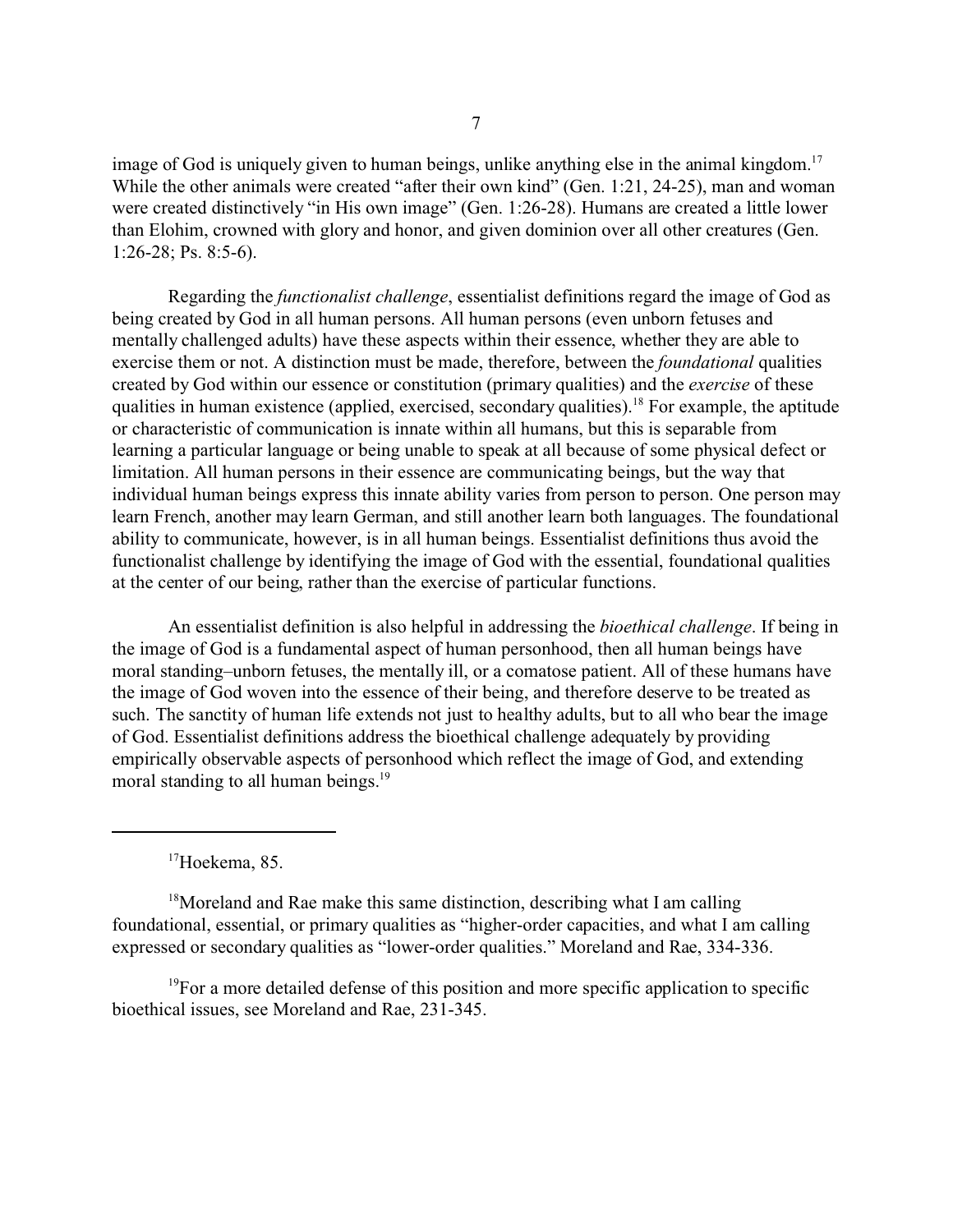### **An Essentialist Definition of the Created** *Imago Dei*

It would seem, then, that an adequate essentialist or substantialist definition seems to avoid the major challenges confronting a definition of the image of God. I shall propose an essentialist definition that refers to the *imago Dei* as it was created by God. This created essence remains in humankind universally in all times, places, genders, and races, even if it is marred to some degree through the Fall. Nevertheless, at least some vestige of the image of God is retained by all persons, and indeed it is at the essence of the being of every human person, even after the Fall.

I propose the following description of the image of God:

*The image of God is the reflection/likeness/similarity of God's essence which He created in human beings, and is reflected most noticeably in the personal, spiritual, relational, rational, volitional, moral, responsible, and emotional aspects of human life*. This definition does not suggest that humans are of the same substance (*homoousia*) with God–this, of course, is the case only for Jesus and the Holy Spirit–but merely that humans bear a likeness (*homoiosi*s) to God. However, it is to say that humans do mirror some of the aspects of God's nature, and indeed that God created these aspects within humans. Humans are a reflection or copy of the divine image, but humans are obviously not divine.

The image of God is more than the sum of the parts of any list of composite aspects which make up the image of God, but it is through these aspects that the *imago Dei* is most clearly seen.<sup>20</sup> The list of eight characteristics in this definition is not intended to be exhaustive, but these are at least some of the primary characteristics which reflect the image of God in humankind.

• *A Personal Being* – God is personal in each of the three Persons in the Trinity, and this personal nature is reflected in human persons as well. Human beings are selves with individual personhood. Each person has a personal center of identity often associated with the

 $20<sup>20</sup>$  Garrett describes several "composite" definitions of the image of God, which describe the image of God as the sum a cluster of various capacities such as those listed in my definition. These composite definitions were proposed by John L. Dagg, Charles Hodge, John Miley, A. H. Strong, E. Y. Mullins, H. C. Thiessen, Anthony Hoekema, and Millard Erickson (Garrett, 1:400- 402). While my definition has much in common with these composite definitions, I would distinguish my view from these by its stronger emphasis on the image of God as being a fundamental, essential character created by God which is reflected in these various aspects, but it is more than the sum of these various capacities. This is consistent with a view of human personhood as a psychosomatic unity. See Moreland and Rae, 206.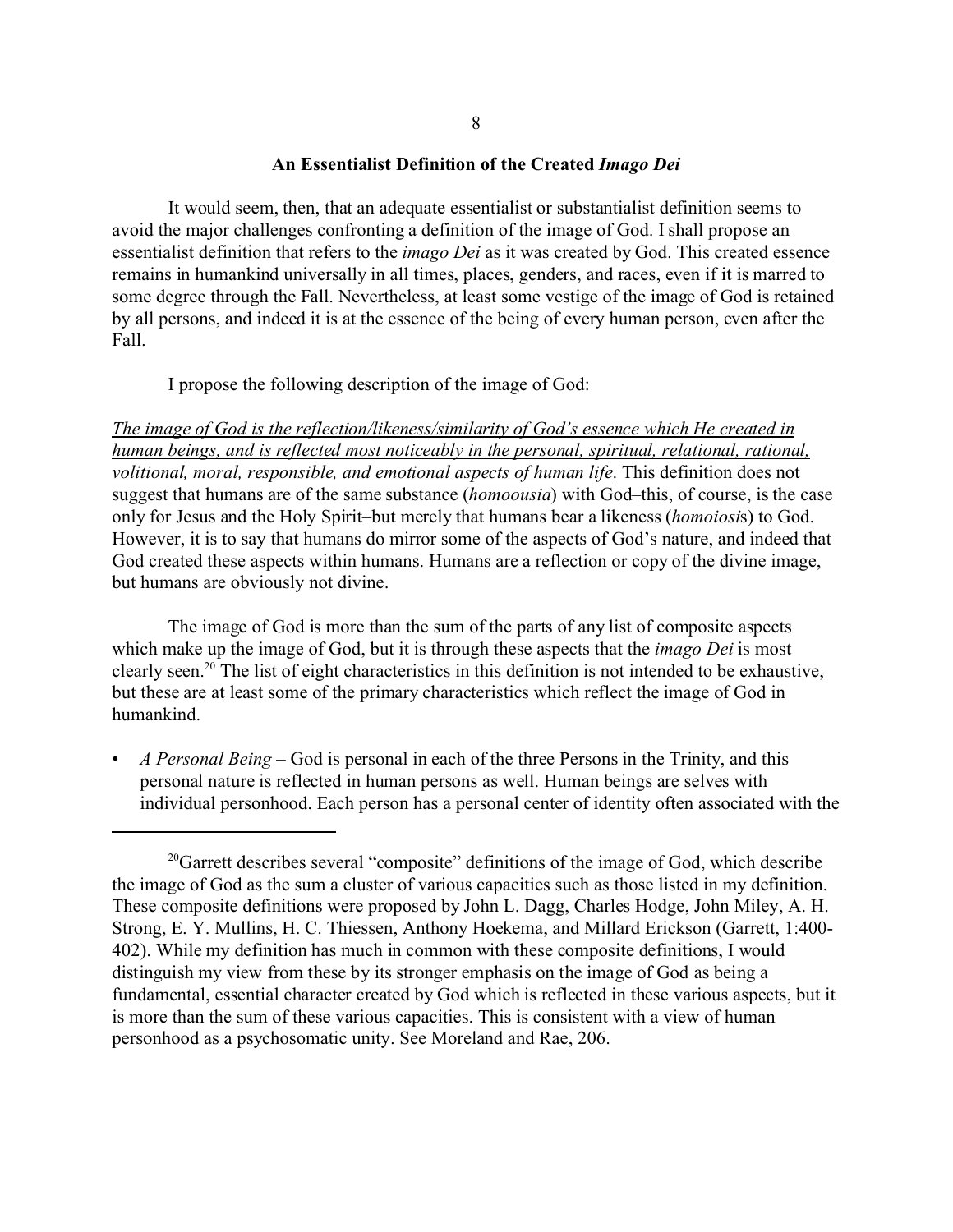soul or mind.<sup>21</sup> Like a boat that is replaced one plank at a time, the cells of the body are replaced day by day through the process of mitosis, effectively creating an entirely new body in about each 15 years. However, the soul is that center of personal identity which remains constant throughout all the outer changes in the body.<sup>22</sup> Each individual person is a self with a particular personality. Personhood is the basis of consciousness, personal memory, selfconsciousness, self-directedness, self-transcendence, purpose, and intentionality One of the clearest reflections of the image of God in humankind is our ability to form intentions and make decisions as free agents which initiate changes in the created world.<sup>23</sup>

- *A Spiritual Being*  God is Spirit (John 4:24), and He created a spirit within each human being so that we can worship Him in spirit and in truth. Each human being has an innate need for God, an empty vacuum which only God can fill.
- *A Relational Being*  In the *classicus locus* for the creation of the image of God (Gen. 1:26- 28), it is notable that both God ("Let *us* create . . .") and humans ("man and woman . . .") are described as being in relationship. God is relational, and this is an inbred component of human existence as well. Humans are social beings. We are not just capable of relating; we need relationships. We find fulfillment only when we are properly related to God and to other humans, the tasks which Jesus described as the first and second greatest commandments (Matt. 22:36-40; c.f. Deut. 6:5).
- *A Rational/Creative Being*  God is omniscient and wise (Rom. 16:27; 1 Tim. 1:17; Jude 25). Humans, of course, can never approach the completeness of divine knowledge. However, God created us with minds and with reason. When we exercise rationality and creativity, we are reflecting the nature of God. Humans are, after all, *homo sapiens* – thinking beings. Rationality is probably mentioned most consistently through Christian history as the one trait that exemplifies the image of God in persons, perhaps largely because of the high place that

<sup>22</sup>For more on personal identity, see Steve Lemke, "Personal Identity and the Afterlife," presented at the Baptist Association of Philosophy Teachers biennial meeting at Samford University in 1997; available online at<http://www.nobts.edu/Faculty/ItoR/LemkeSW/Personal/> afterlife.html

 $23$ I affirm agent causation, the view that persons are intentional agents who have the ability to rise above the flow of deterministic causation and initiate actions themselves. See Steve Lemke, "Agent Causation, or How to Be a Soft Libertarian," presented at the March 2005 Southwest regional meeting of the Evangelical Theological Society, available online at http://nobts.edu/Faculty/ItoR/LemkeSW/Personal/libertarian%20agent%20causation.pdf.

<sup>&</sup>lt;sup>21</sup>One reason that I believe in the creationist account (or, more accurately, a procreationist account) of the creation of the soul rather than a traducian account is that it accounts more adequately for the origin of the image of God within mankind. However, that is an argument for another day.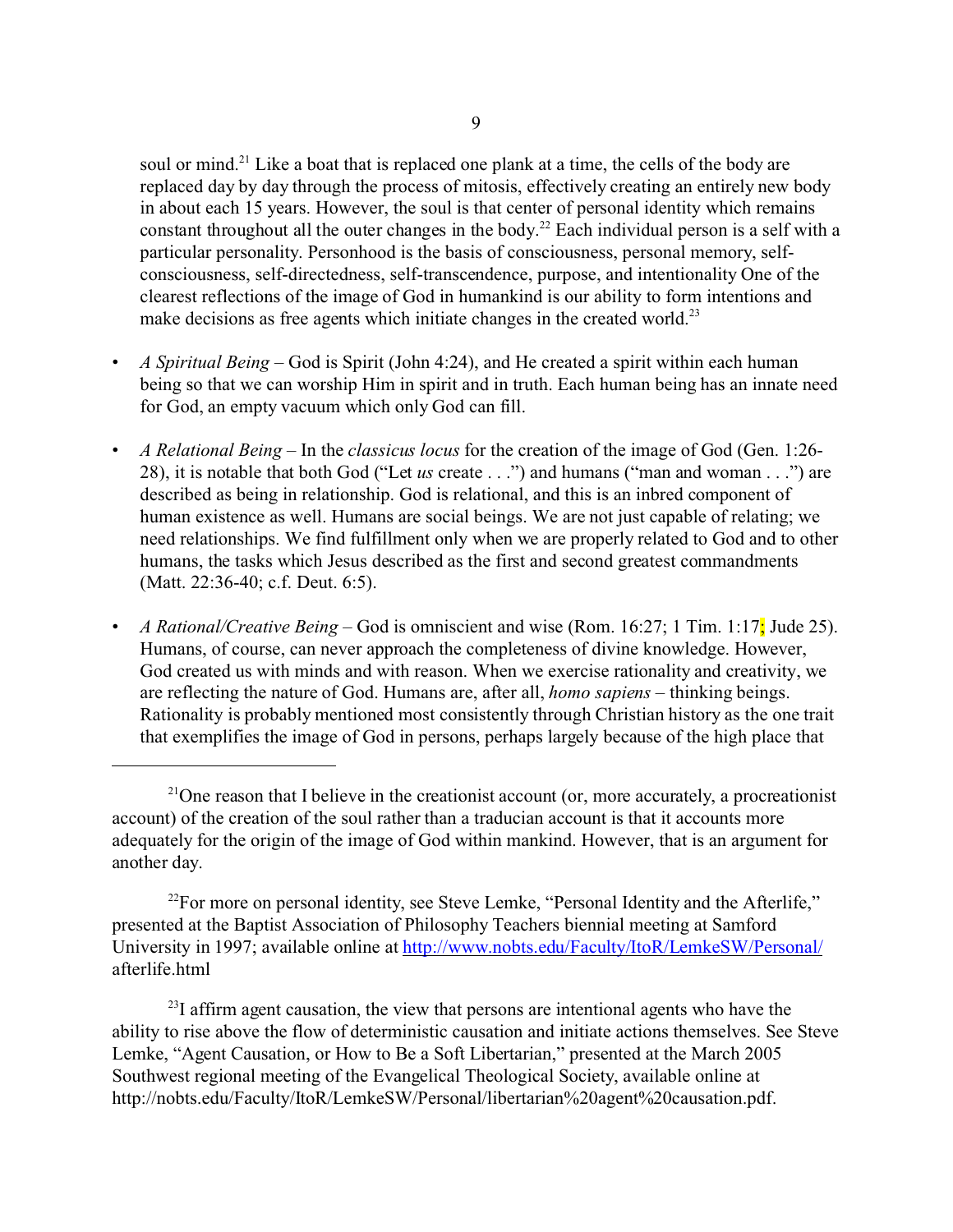reason held in the Greek philosophical worldview of the time. However, although this is clearly one of the traits of God's nature that are reflected in human nature, it is not the only defining characteristic of either God's nature or human nature.

- *A Volitional/Free Being* God is free and sovereign, and He creates humans with freewill. Freedom is one of God's most precious but dangerous gifts to humankind. By creating humans like Himself (rather than as mere animals or puppets), He gave humans the possibility of rebelling against Him. I affirm a perspective of action theory which I describe as soft libertarianism.<sup>24</sup> Libertarian freedom is propaedeutic to any robust view of moral responsibility and accountability.
- *A Moral Being*  God is holy, and He created humans to be holy (Matt 5:48; Rev. 4:8 ). God created a conscience within all humans (Rom. 2:14-15). Conscience can be seared or ignored, but it is part of the innate hardware of every human person. Morality presupposes volition, because without a moral will, one cannot have moral accountability.<sup>25</sup> Good deeds are not praiseworthy if they are not freely chosen, and evil deeds are not justly punishable if they are not freely chosen.
- • *A Responsible Being*  God has charged humans with dominion over the world He created (Gen. 1:26-28; Ps. 8:5-6). This may be a consequence of the image of God rather than the essence of human existence, but being God's representative or steward requires a foundational essence which is capable of managing all aspects of creation. God has given persons the ability to represent Him and exercise dominion over all the earth.
- *An Emotional Being*  God is love, and He created humans with the capacity to love ( 1 John 4:7-20). Although some theologians affirm a doctrine of impassibility, the majority of Christian theologians understand the scriptural language that speaks of God as caring and loving toward persons but angry toward sin. Although the Greek philosophical worldview led many early Christian theologians to diminish or deny the role of emotion, the Bible actually portrays emotion when used correctly as a positive reflection of the image of God.

<sup>24</sup>Lemke, "Agent Causation, or How to Be a Soft Libertarian."

<sup>&</sup>lt;sup>25</sup>*Akrasia*, or moral weakness, is the fulcrum of this issue. For more on this, see Steve Lemke, "Teaching Moral Virtue: How Can We Overcome Moral Weakness?" presented at the College Theology Society on the campus of Loyola University of New Orleans in 1999; available online at http://www.nobts.edu/Faculty/ItoR/LemkeSW/Personal/akrasiacts.html.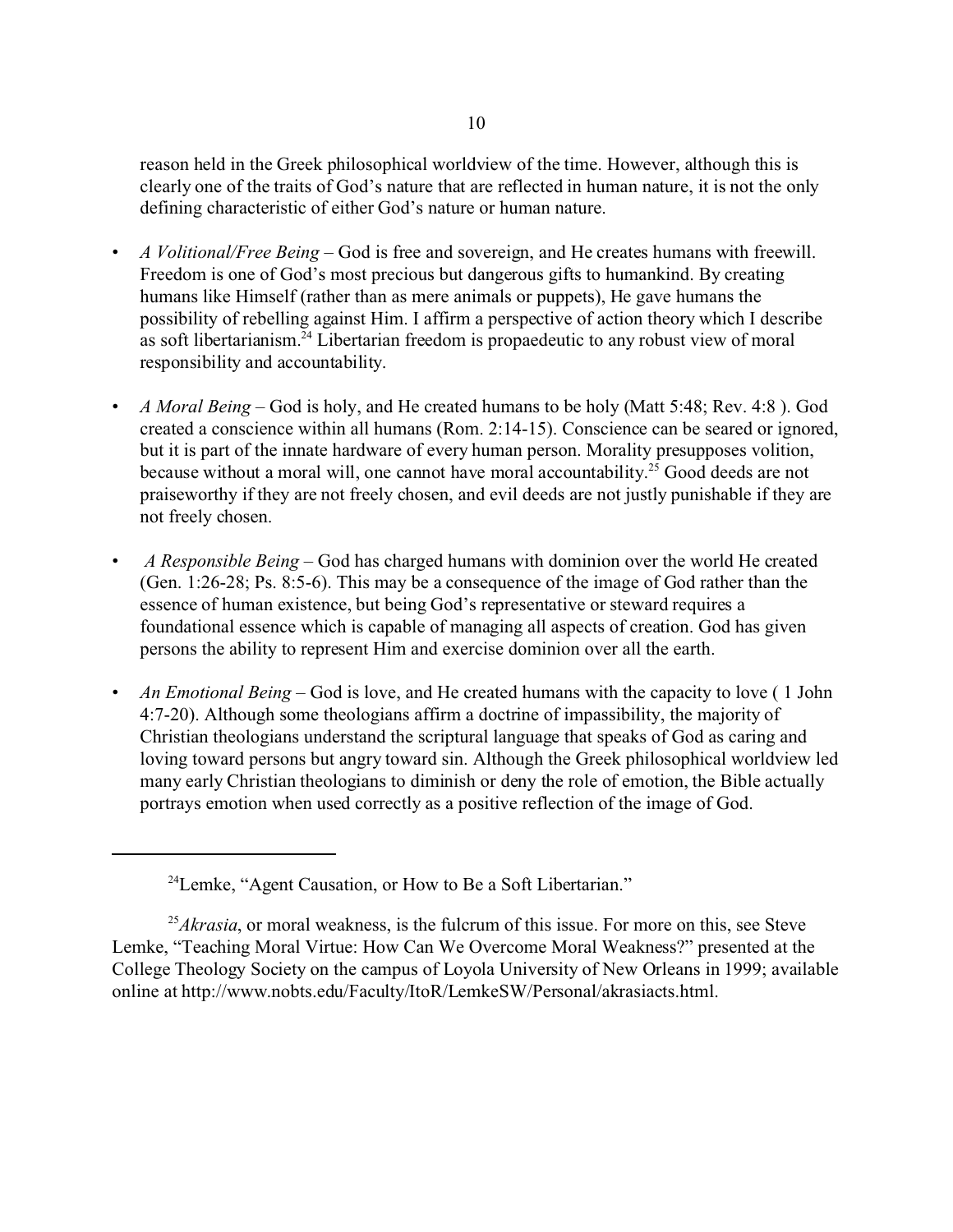### **The** *Imago Dei* **after the Fall**

If the proposed definition of the originally created image of God were found to be faithful to Scripture, what remains of the image of God after the Fall? Was it obliterated, marred, or undamaged as a result of the Fall? What applications might be drawn from Hoekema's categories of the perverted image, the renewed image, and the perfected image? Several Scripture verses suggest that the image of God (at least the essentialist or foundational aspect of the image of God) was not destroyed through the Fall. In Gen. 9:6, human life is portrayed as sacred, underscored by capital punishment for murderers. The basis for this respect for human life is that "God made man in his own image" (Gen. 9:6). A similar line of argument is presented in reference to treating other persons with respect in Jas. 3:9. The basis for not speaking negatively about other people is that humans are "made in the likeness of God" (Jas. 3:9). The rationale of the argument is the hypocrisy of praising God with our speech and yet cursing other humans who are made in God's likeness. A third reference to a post-Fall intact image of God is found in the rather unusual wording of 1 Cor. 11:7. In addressing proper attire and appearance for men and women, the Apostle Paul asserts that while women should wear a head covering, a man should not cover his head, since "he is the image and glory of God" (1 Cor. 11:7). While determining the specific ethical teaching intended by this account raises a number of hermeneutical issues, it is clear that even after the Fall, at least male humans continued to reflect the image of God (and, presumably, in women as well through men).<sup>26</sup>

Clearly, the originally created image of God remains intact to some degree even after the Fall. Being a sinner does not necessitate that humans have lost the image of God; in fact, being able to sin presupposes the image of God. Animals and other created things are not morally accountable as are humans. So being a sinner and sinning are possible precisely only if we remain to some degree in the image of God.<sup>27</sup>

The Fall thus damaged but did not destroy the image of God–causing a fall from created moral righteousness, turning away from our spiritual nature, blurring human rationality by perverted perspectives, breaking our relationship with God, turning our will toward sin, and utilizing creativity for evil purposes. But the image remains intact with a moral conscience, a spiritual capacity, limited rationality, the possibility of restored relation to God, a will that can be turned back toward God, and the opportunity to utilize creativity to enhance God's kingdom.<sup>28</sup>

Each of the essentialist elements referred to as aspects of the image of God in humankind are damaged to some degree through the Fall, at least in their utilization or function. After the Fall, *personhood* becomes self-centered and selfish, as sin impacts the human agent. The human

 $27$ Ibid., 85.

<sup>28</sup>Ibid., 17, 32, 66, 83-85.

 $^{26}$ For further discussion, see Hoekema, 16-20.